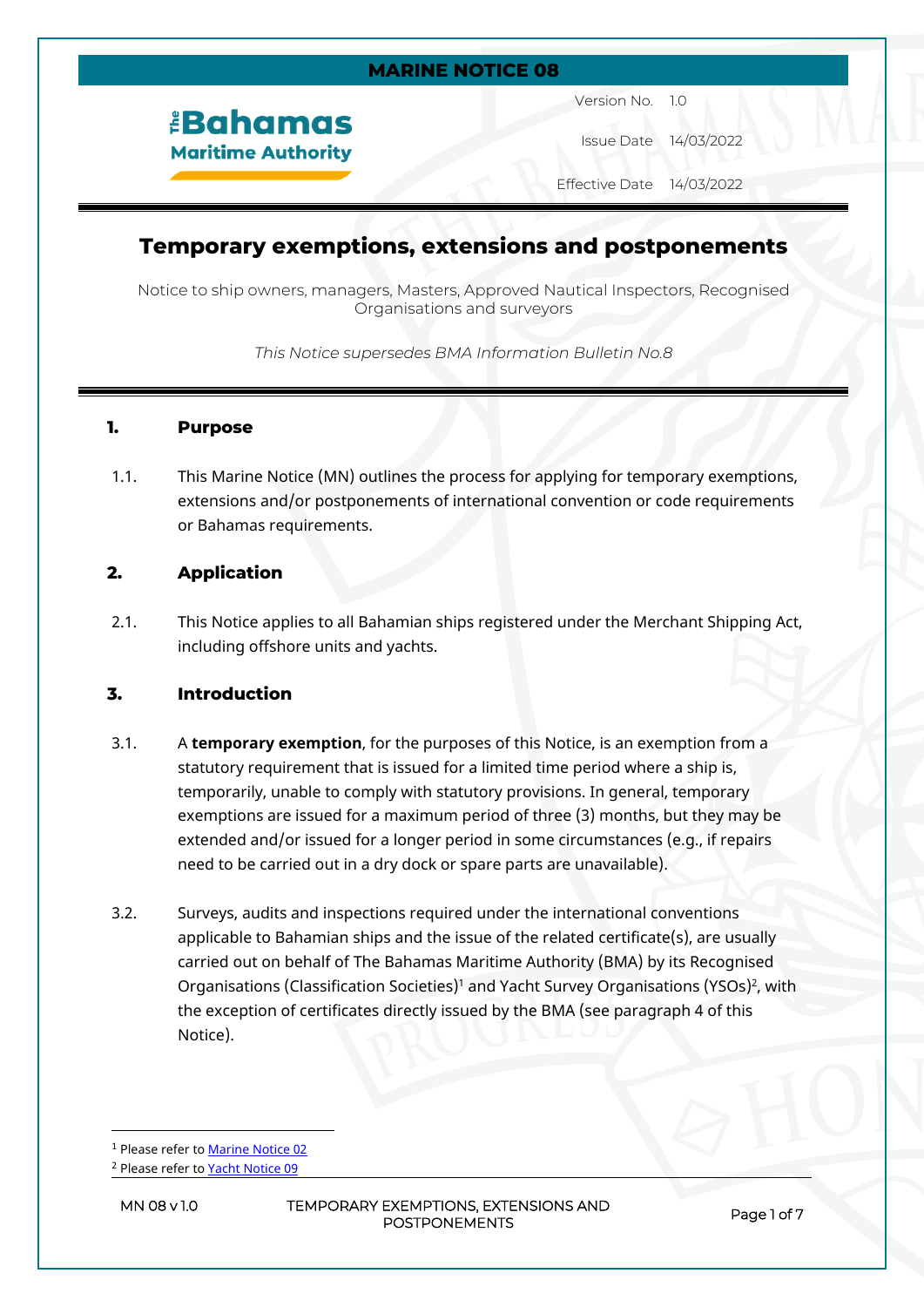

- 3.3. Bahamas Recognised Organisations and YSOs are generally not authorised to issue exemptions without the agreement of the BMA. Historically, most applications for exemptions were to be addressed to the BMA via the Recognised Organisation and the Recognised Organisation issued the related Exemption Certificate etc.
- 3.4. In order to ensure that all permanent exemptions are properly recorded to the International Maritime Organization (IMO) Global Integrated Shipping Information System (GISIS) and to enhance monitoring of temporary exemptions, extensions and postponements, the BMA intends to take over the issuance of permanent exemption and equivalent certificates with effect from **01 July 2022.** Please refer to Marine Notice 05.
- 3.5. The BMA intends to take over the issuance of temporary exemptions, extensions and postponements at a later date. This will be announced in a future revision of this Notice and all Parties will be consulted prior to the introduction of any changes.
- 3.6. The BMA may be contacted directly for general advice on any applications for exemptions, equivalents, extensions, postponements, etc., prior to making a formal application.
- 3.7. Any operational situation or equipment failure that affects the ship's compliance with statutory regulations shall be reported to the BMA and Recognised Organisation at the earliest opportunity. Failure to notify the BMA and Recognised Organisation of such circumstances may result in avoidable PSC detentions.

# **4. Documents issued by the BMA**

- 4.1. The following documents are directly issued by the BMA:
	- i. Certificate of Registry;
	- ii. Carving & Marking Note;
	- iii. Continuous Synopsis Record;
	- iv. Ship Radio Station Licence;
	- v. Minimum Safe Manning Document;
	- vi. LRIT Conformance Test Report;
	- vii. Declaration of Maritime Labour Compliance Part I;
	- viii. MLC 2006 Exemptions, equivalence or interpretations.
- 4.2. The following process is applicable whenever the Company needs to apply for:
	- i. Interpretation of MLC 2006 matters.

#### **MN 08 v 1.0 TEMPORARY EXEMPTIONS, EXTENSIONS AND POSTPONEMENTS Page 2 of 7**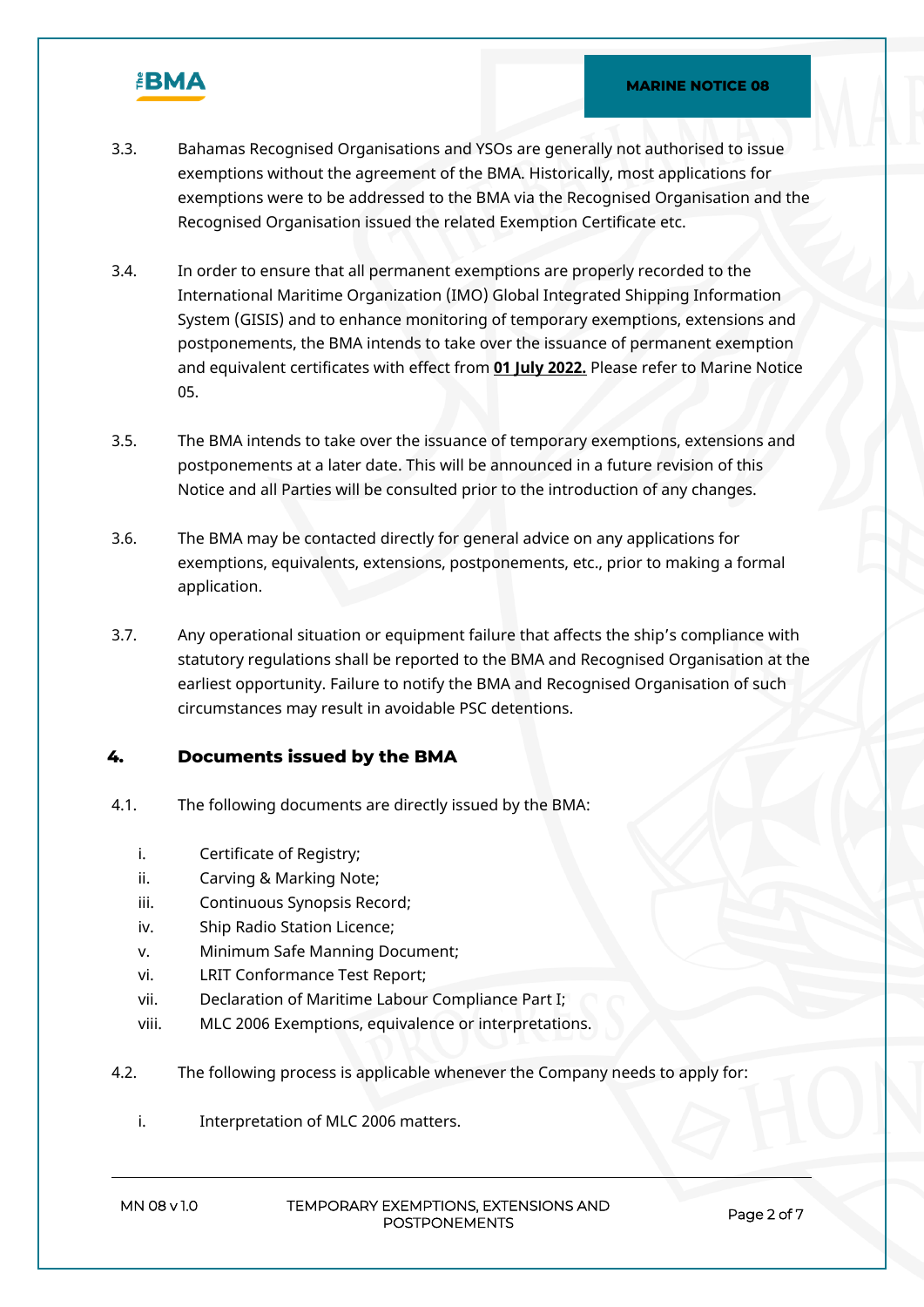

- 4.3. Any request for exemption relating to the construction and equipment requirements of MLC 2006 shall be submitted as per Marine Notice 05.
- 4.4. The request shall be addressed to the BMA department that issued the relevant certificate. Information supplied with the application should be inclusive of, but not limited to, the following:
	- i. Reason and justification for application;
	- ii. Mitigating measures that have been or will be introduced;
	- iii. Supporting documentation.
	- iv. Urgency of the application.
- 4.5. All submissions shall be by email to [tech@bahamasmaritime.com.](mailto:tech@bahamasmaritime.com) The BMA will notify the Company and the relevant Recognised Organisation of its decision and/or comments.
- 4.6. Where the BMA issues an exemption or equivalence certificate, or a statement of interpretation of MLC 2006, the BMA will provide a copy to the relevant Recognised Organisation.
- 4.7. Where the BMA approves an application, Recognised Organisations shall verify that the conditions, if any, under which the approval was accepted are implemented.
- 4.8. Any decisions made by the BMA shall be treated on a case-by-case basis.

# **5. Documents issued by Recognised Organisations - Procedure for Permanent Exemptions and Equivalents**

5.1. Please refer to Marine Notice 05.

# **6. Procedure for Temporary Exemptions and Equivalents**

- 6.1. The following process is applicable whenever the Company or Recognised Organisation needs to apply for:
	- i. A temporary exemption from an international convention requirement;
	- ii. Temporary acceptance of an equivalent arrangement to an international convention requirement;
	- iii. Where the ship does not correspond with the particulars of the affected certificate owing to failure of equipment, damage, etc.;
	- iv. Where detainable deficiencies are identified and cannot be permanently repaired or rectified immediately.

#### **MN 08 v 1.0 TEMPORARY EXEMPTIONS, EXTENSIONS AND POSTPONEMENTS Page 3 of 7**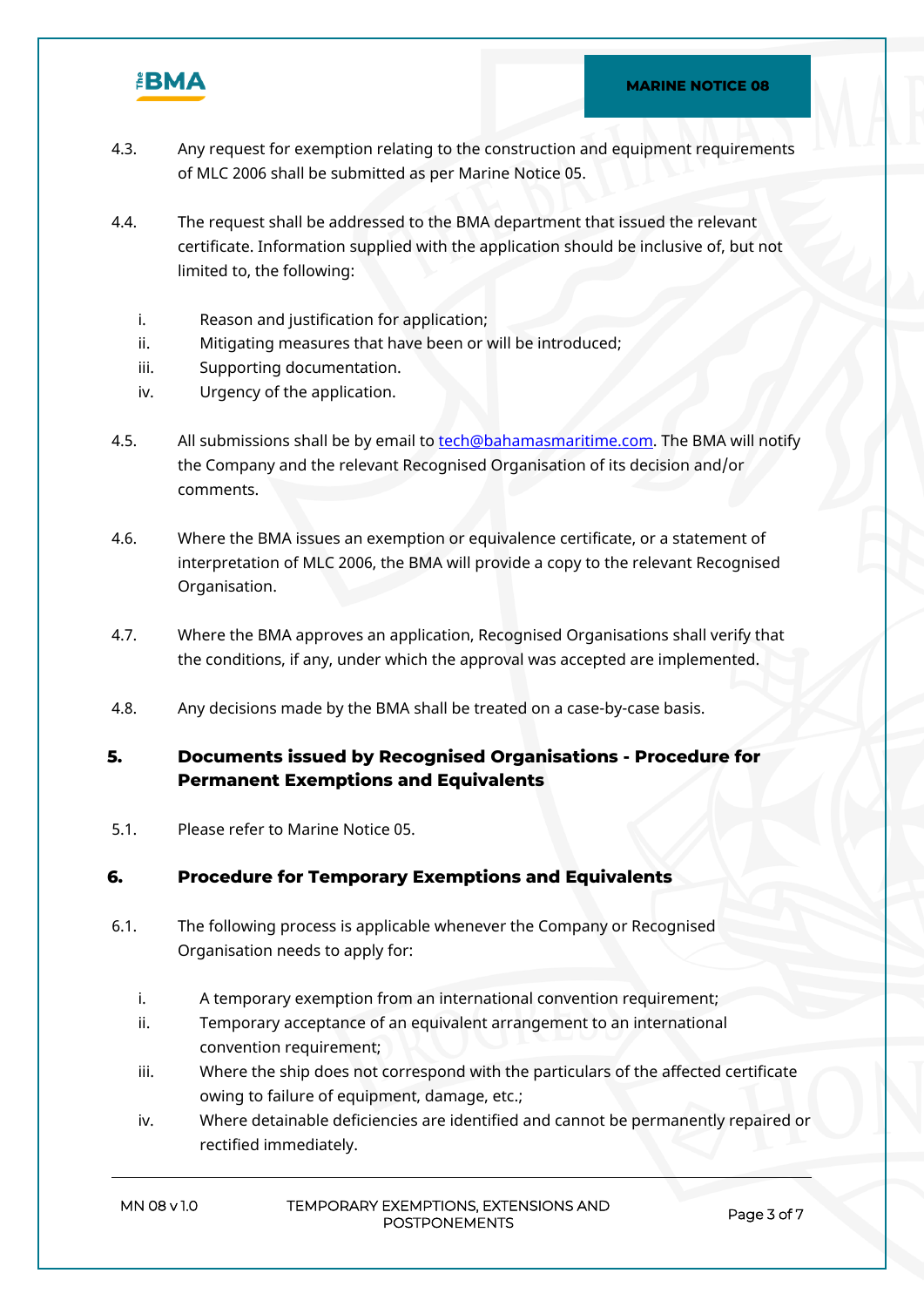

- 6.2. The request shall be addressed to the Recognised Organisation that issued the relevant certificate. Information supplied with the application should be inclusive of, but not limited to, the following:
	- i. Reason and justification for application;
	- ii. Time period requested;
	- iii. Safety measures that have been or will be introduced;
	- iv. Supporting documentation;
	- v. Details of ship's schedule should a verification survey be required.
- 6.3. Recognised Organisations shall review applications prior to submitting an outcome of their assessment to the BMA. The assessment shall, amongst other things, take into consideration:
	- i. Reason and justification for application;
	- ii. Urgency of the application;
	- iii. Time period requested;
	- iv. Safety measures that have been or will be introduced;
	- v. Details of ship's schedule should a verification survey be required.
- 6.4. In their submission to the BMA, the Recognised Organisation shall clearly indicate their support or reservation of any aspect of the application, and if relevant, any recommendations or conditions that may be considered.
- 6.5. All submissions shall be by email to [tech@bahamasmaritime.com.](mailto:tech@bahamasmaritime.com) If time constraints dictate, verbal submissions may be accepted on the proviso that the assessment is conducted and any agreement formally documented to the BMA at the earliest opportunity. The BMA will notify the Recognised Organisation of its decision or comments.
- 6.6. For urgent applications out of office hours, the attending surveyor/auditor may contact the BMA Emergency Response Officer on **+44 20 3922 2619**.
- 6.7. Unless otherwise agreed by the BMA, where a temporary exemption is approved where a detainable deficiency exists, a short term or conditional certificate shall be issued by the Recognised Organisation, as per paragraph 5 of the International Association of Classification Societies (IACS) [Recommendation No.98 \(Rev.3 June 2019\).](https://www.iacs.org.uk/download/1888)
- 6.8. For minor findings, the Recognised Organisation may issue a condition of class/recommendation and/or a statutory condition, with or without a restricted certificate, as per Para. 5.4 of IACS Recommendation No.98 without reference to the

| MN 08 v 1.0 | TEMPORARY EXEMPTIONS, EXTENSIONS AND |
|-------------|--------------------------------------|
|             | <b>POSTPONEMENTS</b>                 |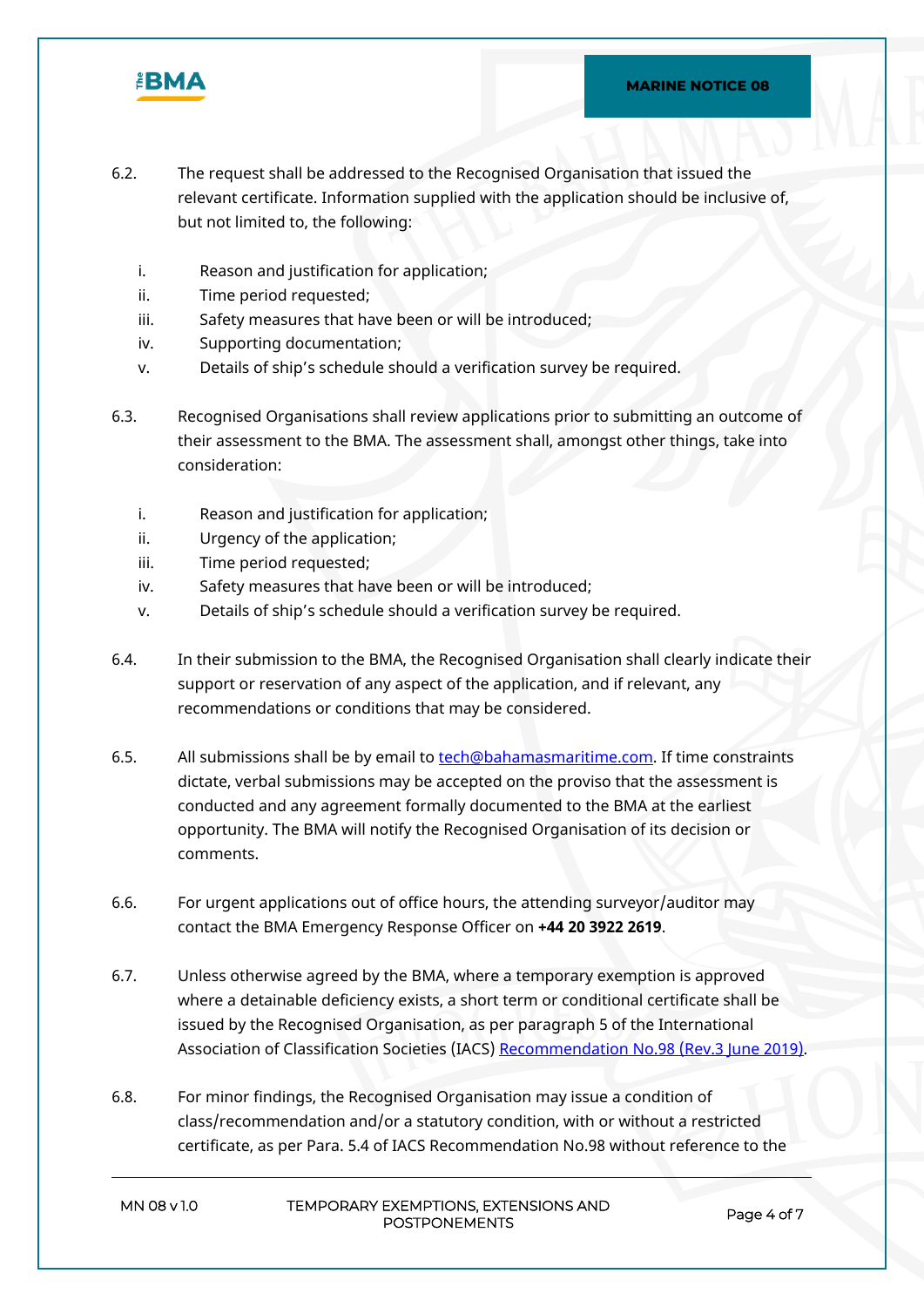

BMA. However, all such cases shall be reported to the BMA either case by case or by providing a monthly report to the BMA<sup>3</sup>.

# **7. Procedure for Extensions, Postponements, etc.**

- 7.1. The following process is applicable whenever the Company or the Recognised Organisation needs to apply for:
	- i. An extension of statutory survey period or validity of certificate under an international convention; or
	- ii. A postponement of a survey, servicing period, or any other applicable international requirement.
- 7.2. The request shall be addressed to the Recognised Organisation that issued the relevant certificate. Information supplied with the application should be inclusive of, but not limited to, the following:
	- i. Reason and justification for application;
	- ii. Time period requested;
	- iii. Safety measures that have been or will be introduced;
	- iv. Supporting documentation;
	- v. Details of ship's schedule should a verification survey be required.
- 7.3. Recognised Organisations shall review applications prior to submitting an outcome of their assessment to the BMA. The assessment shall, amongst other things, take into consideration:
	- i. Provisions contained in any applicable international Convention, Code or IMO Circular;
	- ii. Any relevant Bahamas requirements;
	- iii. Reason and justification for application;
	- iv. Urgency of the application.
- 7.4. In their submission to the BMA, the Recognised Organisation shall clearly indicate their support or reservation of any aspect of the application, and if relevant, any recommendations or conditions that may be considered.
- 7.5. All submissions shall be by email to [tech@bahamasmaritime.com.](mailto:tech@bahamasmaritime.com) If time constraints dictate, verbal submissions may be accepted on the proviso that the assessment is conducted and any agreement formally documented to the BMA at the earliest

 $3$  This is not required if the Recognised Organisation's database clearly highlights active temporary exemptions.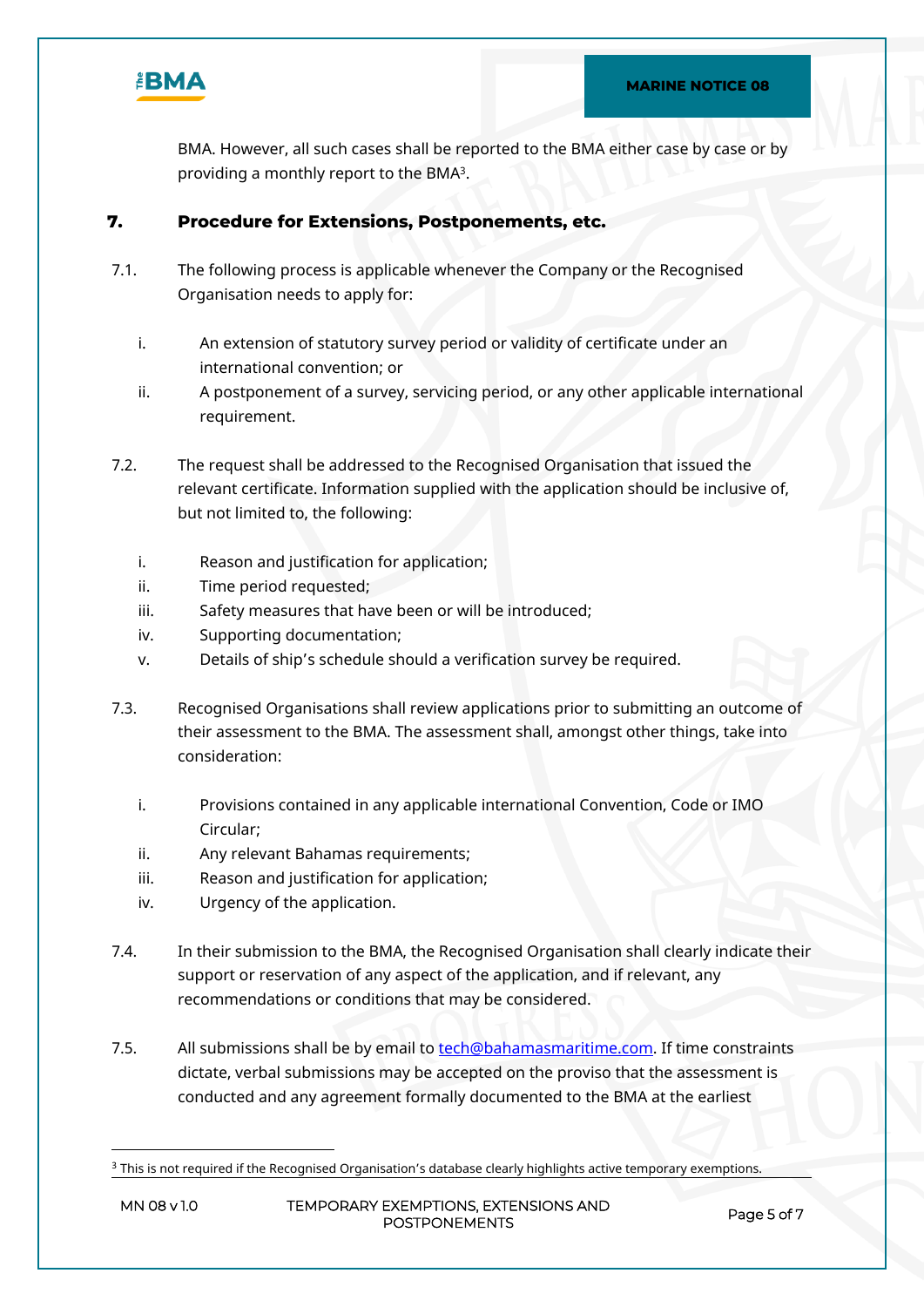

opportunity. The BMA will notify the Recognised Organisation of its decision or comments.

7.6. For urgent applications out of office hours, the attending surveyor/auditor may contact the BMA Emergency Response Officer on **+44 20 3922 2619**.

### **8. Fees**

- 8.1. The fee for the issue of an exemption certificate by the BMA is as follows:
	- i. Issuance fee (including up to one hour of review work) \$150
	- ii. Fee for additional review work (when required)  $$150/hour or part thereof.$
- 8.2. The invoice will be sent electronically to the Company.
- 8.3. Any decisions made by the BMA shall be treated on a case-by-case basis.
- 8.4. Copies of any Exemption Certificate issued by the BMA will be provided to the Recognised Organisation so that the exemption can be recorded on the relevant statutory certificate.
- 8.5. Applications made to the BMA by a Recognised Organisation on behalf of a Company under sections 6 and 7 of this Notice are not subject to BMA fees; however they may be subject to Recognised Organisation fees.

# **9. Queries**

9.1. Any queries on this Notice may be submitted to [tech@bahamasmaritime.com](mailto:tech@bahamasmaritime.com) or any BMA office.

**MN 08 v 1.0 TEMPORARY EXEMPTIONS, EXTENSIONS AND POSTPONEMENTS Page 6 of 7**